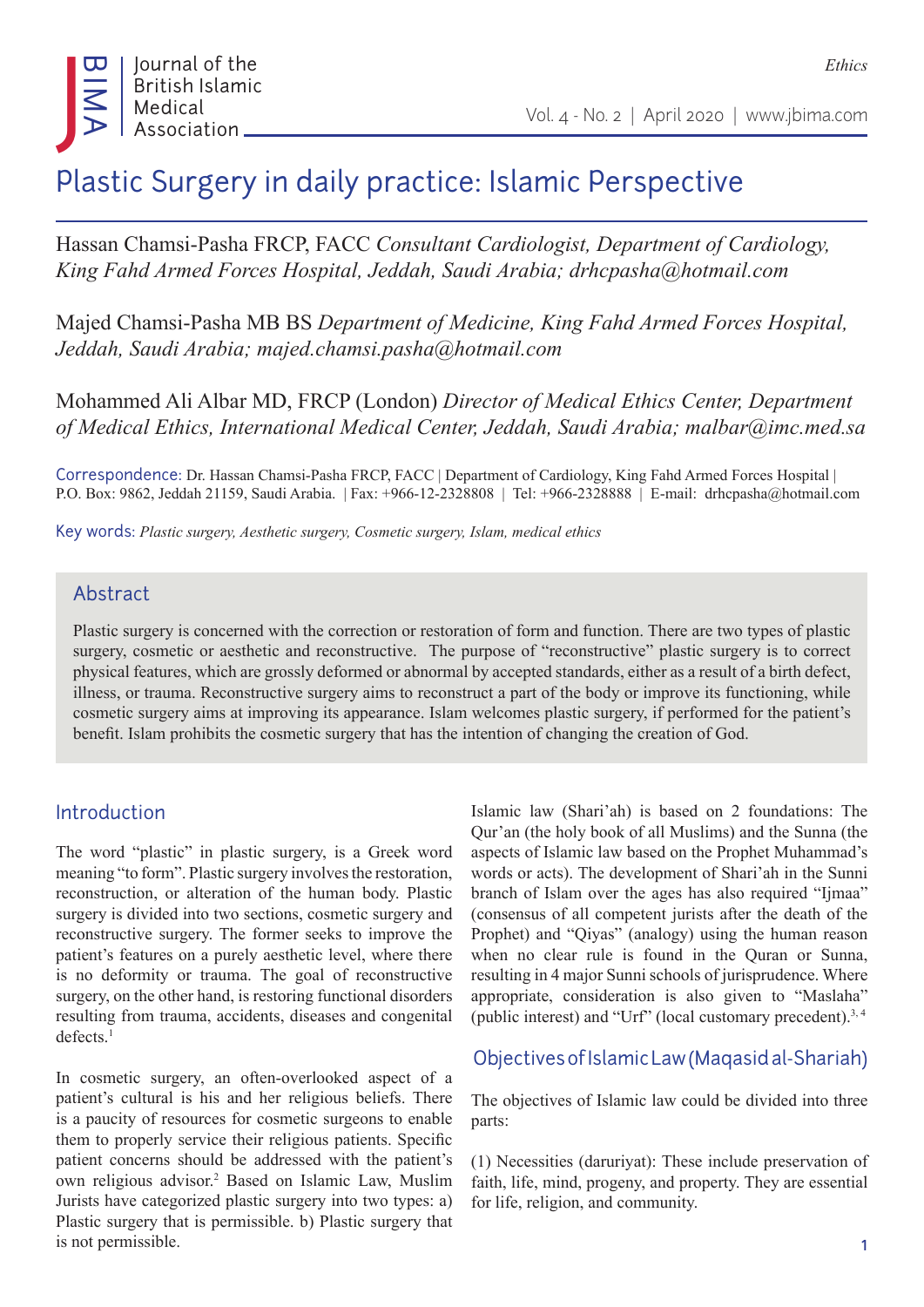(2) Needed Things (hajiyat): these are needed for the community, or for persons. They can live without procuring them, but they are recognized needs for the welfare of society and individuals.

(3) Recommended (tahsiniyat): They are also needed by the society or individuals to make life more comfortable and, more beautiful, and try to reach the level of satisfaction and happiness for both the individual and society.5, 6 The objectives of Islamic law were discussed fully by Muslim scholars over 1,000 years ago. Knowledge of these objectives is an important prerequisite in the formulation of any fatwa (decree) through the process of (ijtihad) which is a self-exertion by a scholar to deduce fatwa (decree) on any issue that does not have direct guidance in the primary sources of the Quran and the Prophetic traditions.<sup>7</sup> These objectives can be viewed as a useful tool in Islamic law to discuss issues pertaining to bioethics. It is an approach originally brought forth by Imam al-Shafii, the founder of the Shafii School. Al-Juwayni (d 478 H/1085 CE) was the first to classify the objectives of Islamic law (Maqasid al-Shariah) into three categories, beginning with dharuriyyat (essentials), hajiyyat (necessities), and tahsiniyyat (desirables). Of these, the most critical is "essentials" (dharuriyyat) where "five" matters are given prominence for protection and preservation, namely the protection and preservation of faith, life, intellect, progeny, and property. These five aspects are collectively known as (the five essentials), and are important in protecting and preserving the dignity of mankind. $5, 8$ 

Al Izz ibn Abdul Salam, a renowned Islamic jurist (d 660H/1243 CE) in his book "Qawa'id al Ahkam (Basics of Rulings) said: "The aim of medicine, like the aim of Shari'ah (Islamic law), is to procure the "maslaha" (utility or benefit) of human beings, bringing safety and health to them and warding off the harm of injuries and ailments, as much as possible." He also said: "The aim of medicine is to preserve health; restore it when it is lost; remove ailment or reduce its effects. To reach that goal it may be essential to accept the lesser harm, in order to ward off a greater one; or lose a certain benefit to procure a greater one.". This is a very pragmatic attitude, which is widely accepted in Islamic jurisprudence, and it is frequently applied in daily practice in all fields including medicine.9, 10 It is important to emphasize that intention (niyya) is very important in any deed in Islam. The Prophet said: "Deeds are judged by intention."11 An action though may be good apparently, but done with bad intention will be judged by God on the Day of Judgement, and will be punished. On the contrary, if someone intends to do a good deed, but when performing it, he unintentionally produced some harm, then he will be pardoned. The prayer in the Qur'an touches upon this theme: "Our Lord do not impose blame upon us if we have forgotten or erred" (Quran, 2: 286).

The Principle of intention comprises several subprinciples.

The sub principle "each action is judged by the intention behind it" calls upon the physician to consult his inner conscience and make sure that his actions, seen or not seen, are based on good intentions.<sup>12</sup>

#### Islamic view of Plastic surgery

Contemporary Muslim scholars seem to be in agreement that a plastic surgery is allowed when there is a real necessity or need, such as removing congenital defects (for example, removing an extra digit), or to treat defects caused by sickness, traffic accidents, burns, etc.<sup>13</sup> This view applies to the reconstructive plastic surgery. This ruling is deduced from the incident where the Prophet (Peace be upon Him) (PBUH) allowed a companion called Arfajah ibn Saad, whose nose was cut in a battle, to wear a nose made of gold.14 Besides, conducting such surgeries is not intended to what is termed as "taghyir khalq Allah" (changing God's creation), which is the essential factor why many scholars forbid many types of modern plastic surgeries. In reality, the main reason for allowing such surgeries is to remove harm, and relieve the person concerned from physical and psychological suffering.<sup>15</sup>

Medical intervention is justified on the basic principle is that injury, if it occurs, should be relieved. An injury should not be relieved by a medical procedure that leads to an injury of the same magnitude as a side effect and this will be decided by trustworthy specialist. This issue comes under the ruling which says: (an injury should not be removed by another injury).<sup>15, 16</sup>

The desire to undertake plastic surgery arises out of dissatisfaction with defects and the associated embarrassing appearance. Thus technology to remove or correct defects is not opposing or changing God's creation.

The purpose of surgery on congenital malformations is restoration of the normal appearance, to relieve psychological pressure or embarrassment, and restore function. These purposes do not involve change of "fitra" (primordial human nature) but restoration to its state before the injury. A surgical operation to reveal the true gender of an apparent hermaphrodite is not change of human nature, but an attempt to restore the altered structure by hormonal or chromosomal damage, to its normal shape and function. Such operations have another objective of trying to preserve or restore the reproductive function.<sup>12</sup>

Similarly, scars left by skin diseases, or caused by accidents and burns can induce physical and psychological pain and harm. Islam allows people afflicted with such deformities to rectify them by surgical means.<sup>17</sup>

Several biomaterials, either alone or in combination with cultured cellular products, have been introduced to compensate for the scarcity of autologous donor tissue or to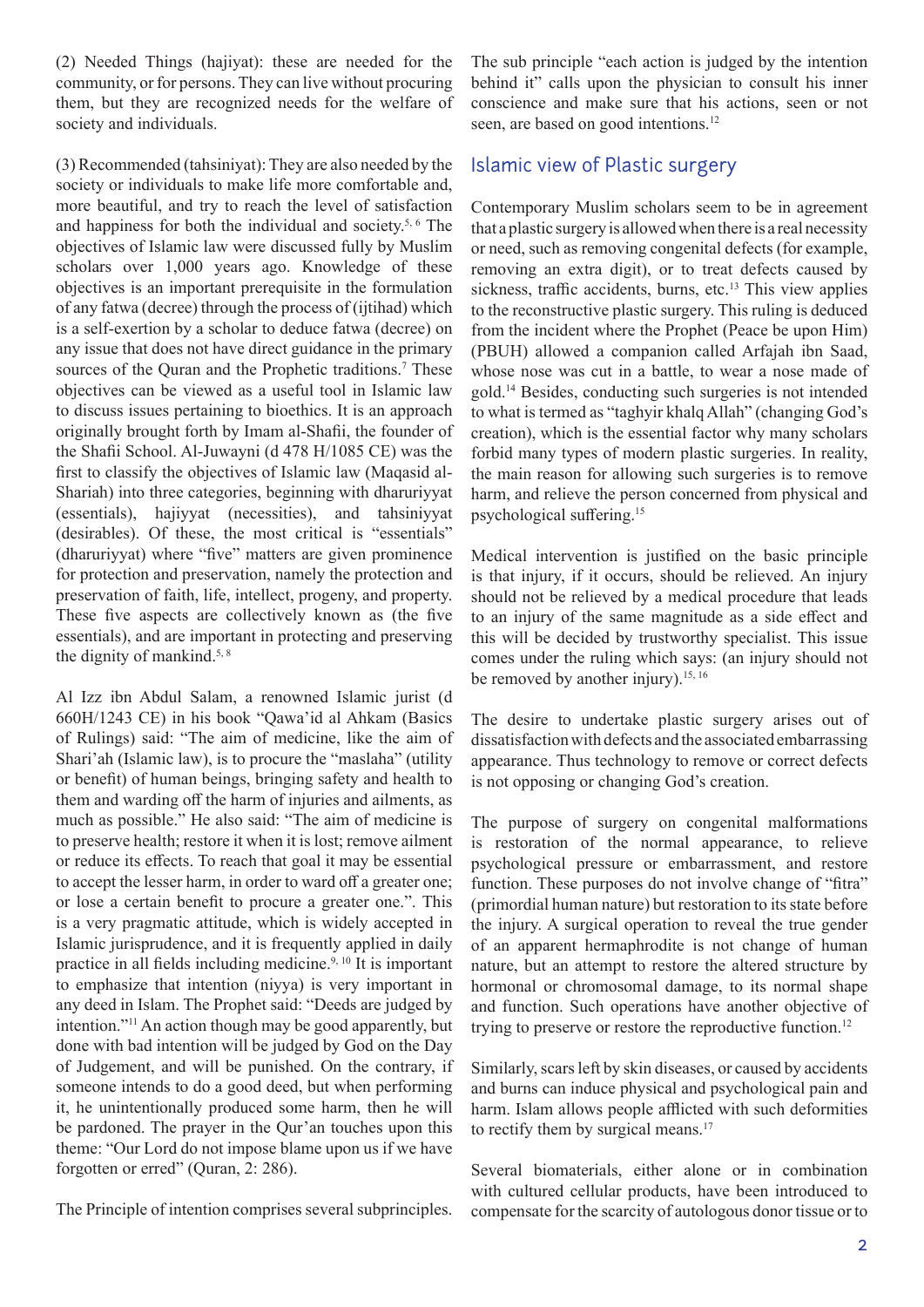improve healing in a variety of surgical specialties such as abdominal and plastic surgery. Many of these biomaterials are of porcine origin. It is well known that Islam has prohibited the use of porcine or any of its products. In lifethreatening conditions as well as severe diseases, the use of porcine-derived products is permissible if similar nonporcine-derived materials are not available. In this case, the use of porcine-derived products represents a necessity and is allowed.18

## Cosmetic (Aesthetic) surgery

Seeking beautification is encouraged by Islam in the first place. The Prophetic hadith says: "God is beautiful and He likes beauty".<sup>19</sup> Therefore, intending more beautification is generally lawful. In addition, seeking beautification in one's body, according to many traditional jurists, can also be a way to remove psychological harm and stress. Removal of harm, be it material or psychological, is intended by Islam, as the universal rule indicates "Harm should be removed".<sup>15</sup>

Beautification used to reshape a significantly deformed part of the body is generally permitted in Islam, as long as it is used for a valid reason. Some scholars, on the other hand, report that surgeries for beautification are the result of the materialistic design followed by Western civilization, primarily focusing on the body and its desires. Standards set by Hollywood or sport stars, and the media are the main reason behind their increasing popularity. People preoccupied with the body than with soul, indulge in excessive beautification and reshaping of their bodies, unnecessarily changing what God has created and subjecting themselves to pain, torture and waste of money. Mutilation of the body is clearly prohibited in Islam. Cosmetic surgery may be considered as deliberate self-mutilation, which is indeed what happens when some cosmetic surgeries fail.20

Cosmetic surgery is not permissible when the purpose of this procedure is to take a normal body structure and improve it to make it look better and improve the person's self-esteem or appear more attractive; for example, breast augmentation, tummy tucks (abdominoplasty), face lifts, etc.13, 17 This kind of surgery has been condemned in the Qur'an and Hadith as it entails interfering with the natural way God has created a person without a valid reason. The intention behind these types of surgeries is just seeking beautification, which does not stand alone as a suitable reason for permitting them. Rather, intending mere beautification was the reason for the cursing by the Prophet (PBUH) of those women, who pluck their eyebrows and file their teeth for the purpose of beautification and change the creation of  $God^{\cdot \cdot \cdot 21}$  Therefore, it is unlawful for a Muslim surgeon to carry out surgery in order to merely make someone look better or to improve their appearance.<sup>15</sup>

Carrying out a cosmetic operation for ill-intentions is totally prohibited. For example, the surgeries carried out to deceive other people (such as a woman or a man doing face lifts to look younger with an intention to deceive a marriage candidate), or the surgeries meant to disguise criminals to avoid detection. Sex reassignment surgery (Sex change) is definitely prohibited. However, operations to decide the sex in cases of pseudo hermaphroditism are permitted.15, 17

Some scholars state that every type of cosmetic surgery should be examined individually, since each has its own features and motivations, which should be the base for extracting the proper legal ruling. The motivation for many modern plastic surgeries is not always just seeking mere beautification. Rather, they can be for other reasons, which can place them under the category of hajiyyat (necessities), or even under the category of dharuriyyat (essentials), both of which can render what is unlawful lawful. For examples, breast augmentation is prohibited when the breasts are in the normal size and carrying on a cosmetic surgery on them has no real demand; but it can be permissible in some circumstances where the breasts are extremely flabby, in a sense they cause the person concerned great psychological and physical suffering. Likewise, tummy tucks are permissible when they are intended, for example, for medical treatment to protect from serious diseases, or to restore a woman's significantly enlarged abdomen to its natural shape after multiple pregnancies and childbirth.<sup>15,22</sup>

Legal liability in cosmetic surgery is distinctly different from general principles of professionalism, because the objectives in cosmetic surgery are different from common therapeutic targets. The cosmetic surgeon may not encounter a "patient", but may face a "healthy person" who is seeking beauty. The results of surgery are not always in accordance with the patients' expectations, so surgeons should make the patient fully aware of the risks and complications, both expected and potential, of the operation. <sup>1, 23</sup>

## Islamic Fiqh Academy Resolution on Plastic **Surgery**

One of the most influential bodies of Islamic ethico-legal deliberation is the Organization of Islamic Conferences' Islamic Fiqh Academy (OIC-IFA) which brings together scholars of Islam and medicine for Islamic ethico-legal deliberation around bioethical challenges faced in the Muslim and non-Muslim world. The International Islamic Fiqh Academy discussed the issue of plastic surgery in 2007 and issued the following resolution:

(1) It is permissible to perform the necessary plastic surgery, which is intended to:

(A) Restore the shape of the body organs to the situation in which man was created according to God saying: (We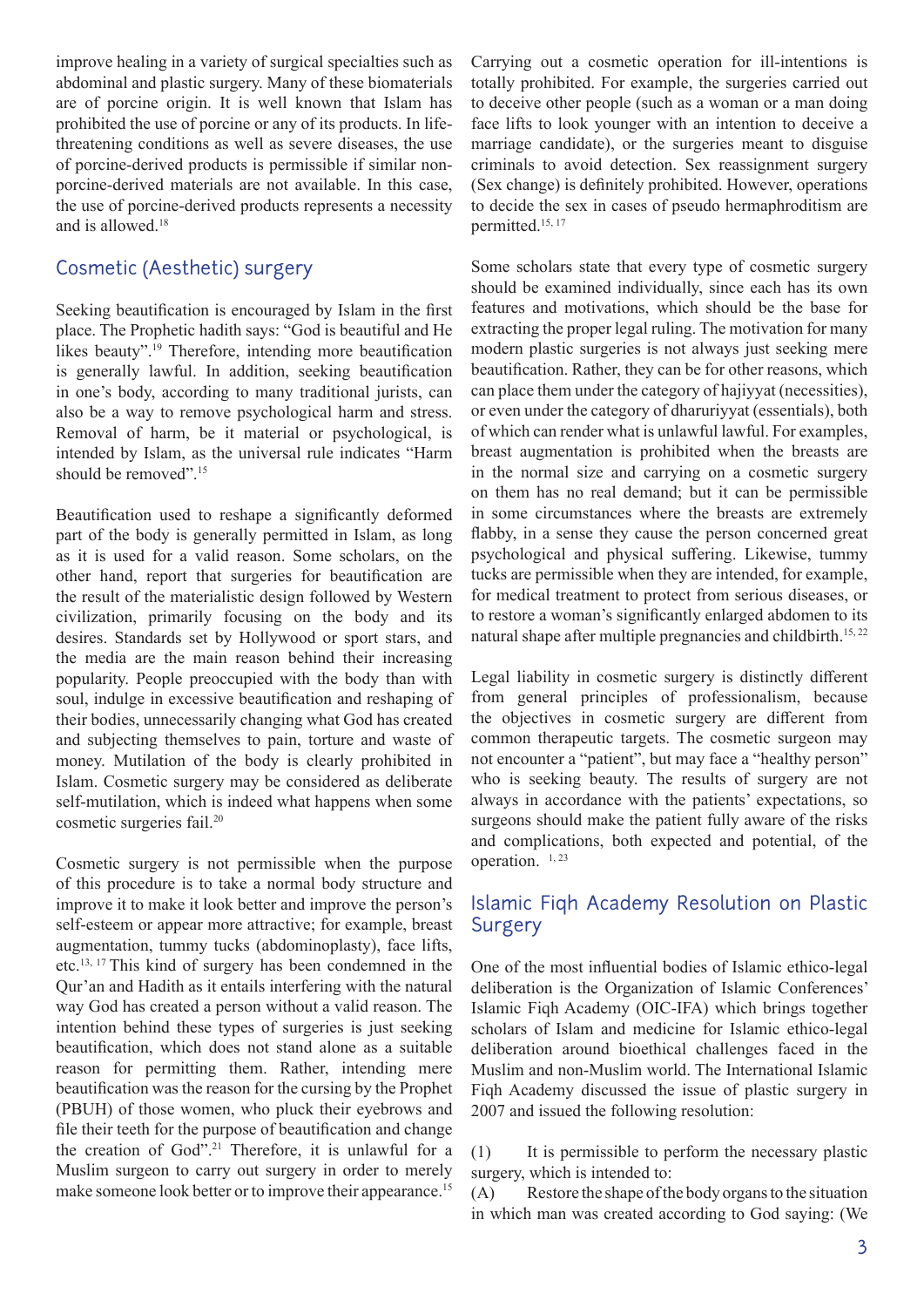have certainly created man in the best of stature) [Ouran: 95:4].

(B) Restoring the normal function of the body,

(C) To repair congenital defects such as: cleft lip, severe nose deformities, nevus, excess fingers and teeth and finger adhesion, if their presence causes physical or moral harm. (D) Repair of acquired defects caused by burns, accidents, diseases, etc., such as: skin grafting, full reconstitution of the breast if removed, or in part if it is large or small, causing a medical problem.

(E) Removal of "ugliness" causing a person psychological or organ damage.

(2) It is not permissible to perform cosmetic plastic surgery which is not considered a medical treatment and is intended to change the creation of the normal person, according to his/her desires, and desires of the tradition of others, such as changing the face shape to appear with a certain appearance, or with the intention of deceiving and misleading justice, or change the shape of the nose or eyes, or enlarge or reduce lips, or cheeks.

(3) The body weight may be reduced by the approved scientific means, including surgery (Liposuction), if the obesity poses a medical problem, and there was no way other than surgery, provided there is no damage.

(4) It is not permissible to remove wrinkles by surgery or injection, unless it is a medical problem, provided there is no damage" 24.

## Conclusion

Islam permits plastic surgery for the purpose of treating the disease and to save or preserve the function of the body organs. It is not permissible to undergo cosmetic surgery when the purpose is merely to beautify oneself or improve one's appearance as it entails altering the creation of God without a valid reason. It will only be permissible to undergo cosmetic surgery when it is needed due to a health issue or some type of deformity on the body.

Conflict of interest: The authors declare that they have no conflict of interest.

## References

1. Nejadsarvari N, Ebrahimi A, Ebrahimi A, Hashem-Zade H. Medical Ethics in Plastic Surgery: A Mini Review. World J Plast Surg; 2016, 5(3):207-212.

2. Bresler AY, Paskhover B. Religion and the Plastic Surgeon: an Imam, a Minister, and a Rabbi Walk into a Surgical Centre. Aesthetic Plast Surg. Aesthetic Plast Surg. 2018 Dec;42(6):1699-1703

3.Padela A.I. Islamic medical ethics: a primer. Bioethics; 2007, 21(3): 169-78.

4. Chamsi-Pasha H, Albar MA. Western and Islamic bioethics: How close is the gap? Avicenna Journal of Medicine, 2013, 3(1), 8–14.

5. Saifuddeen SM, Rahman NN, Isa NM, Baharuddin A.Maqasid al-shariah as a complementary framework to conventional bioethics. Sci Eng Ethics; 2014, 20(2):317-27.

6. Auda J. Maqasid al-Shari'ah, as philosophy of Islamic Law. The International Institute of Islamic Thought, 2008, London-Washington.

7. Ghanem I. Islamic Medical Jurisprudence. London, 1982, Arthus Probsthain.

8. Chamsi-Pasha H. & Albar MA. Principles of Islamic Medical Ethics. Journal of the British Islamic Medical Association. April 2019, 1, 1:1-5. www.jbima.com

9.Al-Bar MA, Chamsi-Pasha H. Contemporary bioethics: Islamic perspective. Springer (Open access) 2015. http:// link.springer.com/book/10.1007/978-3-319-18428-9.

10. Al Izz ibn Abdul Salam. Qaweed Al Ahkam (Basics of Rules) commented by Nazih Hammad and Othman Dharaniyah, 2000. Dar Al Qalam, Damascus, vol:1, p: 8.

11. Al-Bukhari M Sahih Al-Bukhari, Book 1, Hadith 1. https://sunnah.com/bukhari/1/1

12. Kasule OH. Islamic Medical Ethics with Special Reference to Maqasid al Shari'at. https://i-epistemology. net/v1/medicine/813. (Accessed 18/10/2019).

13. Al-Shinqiti MM. Ahkam al-Jiraha Al-tibiia, 1994. Maktabah as-Sahabah, Jeddah.

14. Sunan an-Nasa'i 5162. https://sunnah.com/ nasai/48/123

15. Elgariani FS. Al-Qawaid al-Fiqhiyyah (Islamic Legal Maxims): Concept, Functions, History, Classifications and Application to Contemporary Medical Issues. A thesis for the degree of Doctor of Philosophy in Arab and Islamic Studies, 2012, Exeter. https://ore.exeter.ac.uk/repository/ bitstream/handle/10036/4001/ElgarianiF.pdf (Accessed 18/10/2019)

16. Al-Bar MA, & Chamsi-Pasha H.A. Albar A. Reference in Islamic Medical Ethics (3 volumes). https://saaid.net/ book/open.php?cat=83&book=14214

17. Al-Fouzan S. Aljiraha Al-tajmeelia (Plastic surgery: Islamic law).Dar Ibn Hazm, Aldar Altadmuria.2007. Riyadh.

18. Almarzouqi F, Rennekampff HO, Almarzouki M,